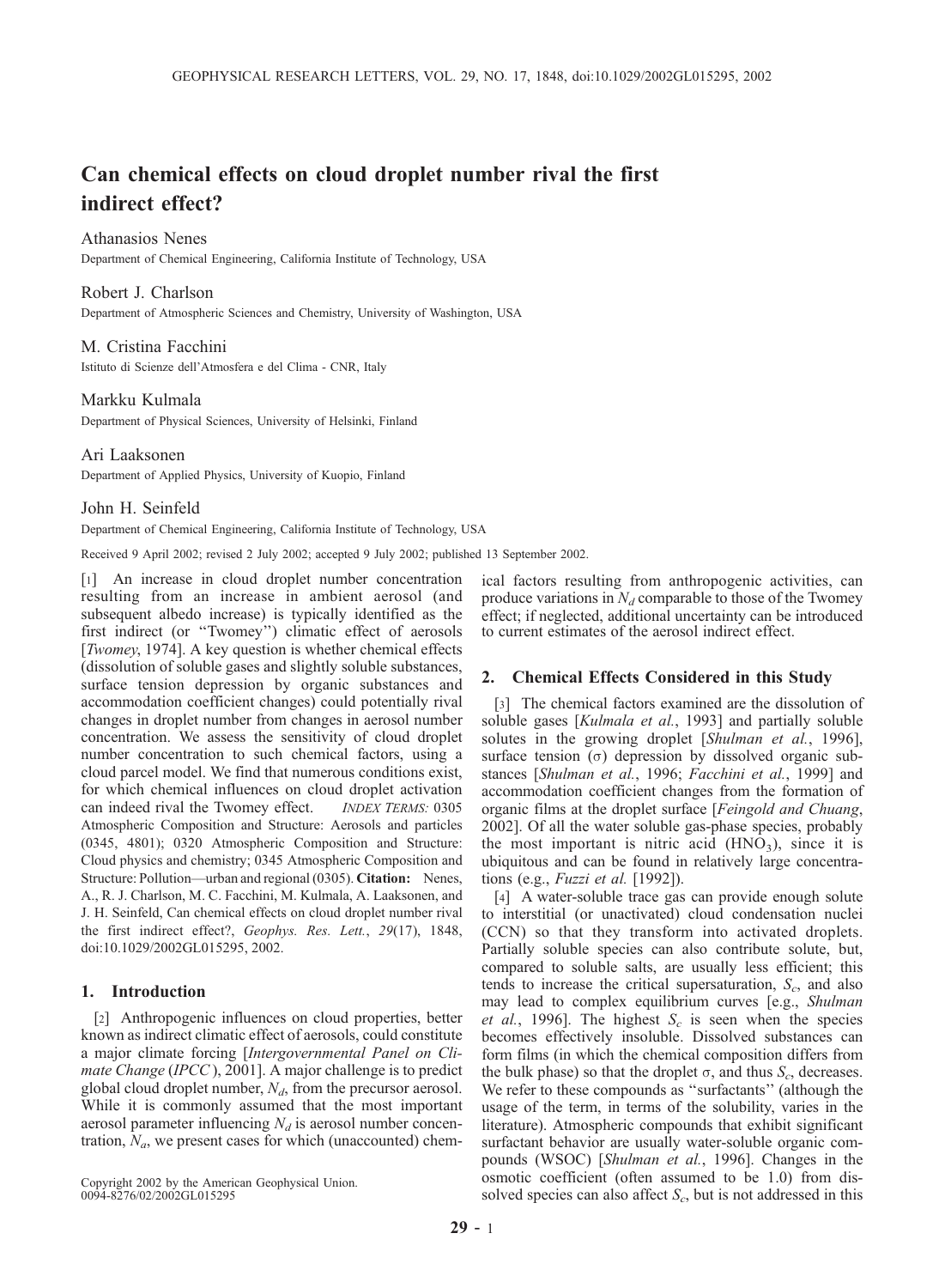study. Finally, a change in the water vapor accommodation (or condensation) coefficient,  $\alpha$ , will not necessarily affect droplet  $S_c$ , but can still strongly influence  $N_d$  by modifying the timescale of droplet growth and the parcel maximum supersaturation,  $S_{max}$ .

[5] As this study focuses on the aerosol-cloud droplet formation sensitivity, it is assumed that Köhler theory can be used to predict the CCN properties of the aerosol. Although this has been confirmed to within a reasonable degree for laboratory aerosol (e.g., Brechtel and Kreidenweis [2000a, 2000b]), measurements of ambient aerosol can exhibit significant discrepancy between predicted and measured CCN concentrations, with a tendency towards overprediction for polluted conditions [Chuang et al., 2000; Brechtel and Kreidenweis, 2000b]. It is still unclear, however, how much of this discrepancy is a result of incomplete theory or instrumental biases.

#### 3. Description of Simulations

[6] To examine the potential importance of chemical effects on  $N_d$ , we simulate  $N_d$  (using an adiabatic cloud parcel model with explicit aerosol microphysics, [Nenes et al., 2001]) relative to a baseline case. The ''Twomey effect'' is assessed by calculating the change in  $N_d$  for a doubling of the baseline  $N_a$ . We then compare the Twomey effect to the change in  $N_d$  seen with no changes in size distribution (only chemistry).

[7]  $N_d$  depends on updraft velocity (or cooling rate), U, soluble gas concentration, and aerosol size distribution and chemical characteristics. U varies between 0.1 and 3 m s<sup>-1</sup>. To assess cloud droplet concentration, we employ the criterion used in Nenes et al. [2001], which is to find the CCN of highest  $S_c$  that strictly activates (i.e., exceeds its critical diameter); anything larger than this CCN is counted as a drop. Note that this definition accounts for mass transfer limitations: large CCN that have not attained their critical diameter are considered as droplets, but not those that deactivate and become interstitial aerosol. Droplet concentration is evaluated at 250 m above cloud base. The parcel pressure, temperature, and relative humidity are initially set at 800 mbar, 273 K, and 98%, respectively.

[8] The aerosol is assumed to be an internal mixture of  $(NH_4)$ <sub>2</sub>SO<sub>4</sub>, organic, and an insoluble substance. The osmotic coefficient is assumed to be 1.0. The aerosol organic component is a simplification of chemical composition observed in Po Valley fogs and is assumed to be composed of 18% (by mass) levoglucosan ( $C_6H_{10}O_5$ , density = 1600 kg m<sup>-3</sup>, van't Hoff factor = 1), 41% (by mass) succinic acid  $(\text{C}_6\text{O}_4\text{H}_6)$ , density = 1572 kg m<sup>-3</sup>, van't Hoff factor = 3), and 41% (by mass) fulvic acid [US Geological Survey, 1979],  $(C_{33}H_{32}O_{19}$ , density = 1500 kg m<sup>-3</sup>, van't Hoff factor = 5). As samples from completely different environments tend to exhibit similar behavior [Charlson et al., 2001] we used the curve reported in *Facchini et al.* [1999] to describe the  $\sigma$ depression for all types of aerosol that contain WSOC. The organic mixture is assumed to be either completely soluble, or with solubility,  $\Gamma$ , varying between  $10^{-4}$  and  $10^{-1}$  M. When present, the film forming compound (FFC) follows the behavior proposed by Feingold and Chuang [2002], in which  $\alpha$  has a low value when a film exists, and then attains a large value once the film breaks. The FFC is part of the

insoluble fraction, and has a density of 1760 kg  $m^{-3}$ . Furthermore,  $\alpha = 10^{-5}$  when the film exists, and 0.043, after the film breaks. The film exists when its thickness is larger than 0.5 nm. The insoluble fraction has a density of  $1760 \text{ kg m}^{-3}$ . Feingold and Chuang [2002] found that when the FFC is distributed according to the surface area of single mode lognormal aerosol,  $N_d$  is suppressed. This is still expected to hold for ambient aerosol, as the growth of CCN with high  $S_c$  are mostly affected in this configuration. Feingold and Chuang [2002] also presented simulations assuming that the FFC mass fraction is constant throughout the size distribution, and found that  $N_d$  is effectively unchanged. Given that their simulations do not contain many large CCN, we perform simulations with a constant mass fraction of FFC, for multimodal aerosol, to examine whether the inhibition of the growth of larger CCN would lead to an increase of droplet number.

[9] At this point, we would like to clarify that the definition of film as used in Feingold and Chuang [2002] differs from the film that forms in any surfactant system; the former reflects the water vapor permeability, while the latter reflects a region adjacent to the surface with composition different from the bulk. Furthermore, in this work and the Feingold and Chuang [2002] study, it is assumed that the film is unconditionally stable, so that all of the FFC mass remains in the film. This configuration reflects the maximum possible influence of FFCs on droplet growth. Insoluble surfactants, which are candidate FFC, tend to form micelles in the aqueous phase (or precipitate) when present in quantities larger than that to form a few monolayers [Miller and Neogi, 1985]. In this case, the film, depleted from FFC, would break and the CCN would resume rapid growth sooner. The actual fate of the FFC, and how that would influence the droplet thermodynamics and water vapor condensation kinetics are issues that need to be addressed in future studies.

[10] The baseline case selected depends on the chemical effect examined. For  $\alpha$  effects, the baseline is assumed to be 10% by mass insoluble for marine and 50% for urban aerosol; the remainder of the aerosol is assumed to be  $(NH_4)_2SO_4$ . For all other chemical effects, the baseline aerosol is assumed to be pure  $(NH_4)$ <sub>2</sub>SO<sub>4</sub>.

[11] We consider the marine and urban tri-modal lognormal aerosol size distributions of Whitby [1978] to represent pristine and polluted aerosol, respectively. The marine distribution mode diameters are 0.01, 0.071, 0.62  $\mu$ m, their corresponding dispersions are 1.6, 2.0, 2.7 and the number concentrations are  $340, 60, 3.1 \text{ cm}^{-3}$ . The urban distribution mode diameters are 0.014, 0.054, 0.86  $\mu$ m, their corresponding dispersions are 1.8, 2.16, 2.21 and the number concentrations are 106000, 32000, 5.4  $\text{cm}^{-3}$ .

## 4. Sensitivity of Cloud Properties to Chemical Effects

[12] Figures 1 and 2 shows  $N_d$  normalized to the baseline  $N_d$ , as a function of U, for the pristine and polluted aerosol, respectively. The ''Twomey'' simulation is same as the pure  $(NH_4)$ <sub>2</sub> $SO_4$  baseline, but with aerosol concentrations doubled. " $HNO<sub>3</sub>$ " is same as the baseline simulation, with 5 ppb  $HNO<sub>3</sub>$  initially in the gas phase, which is within measured values in plumes advected off the northeast United States (G. Huey, personal communication). The ''Surface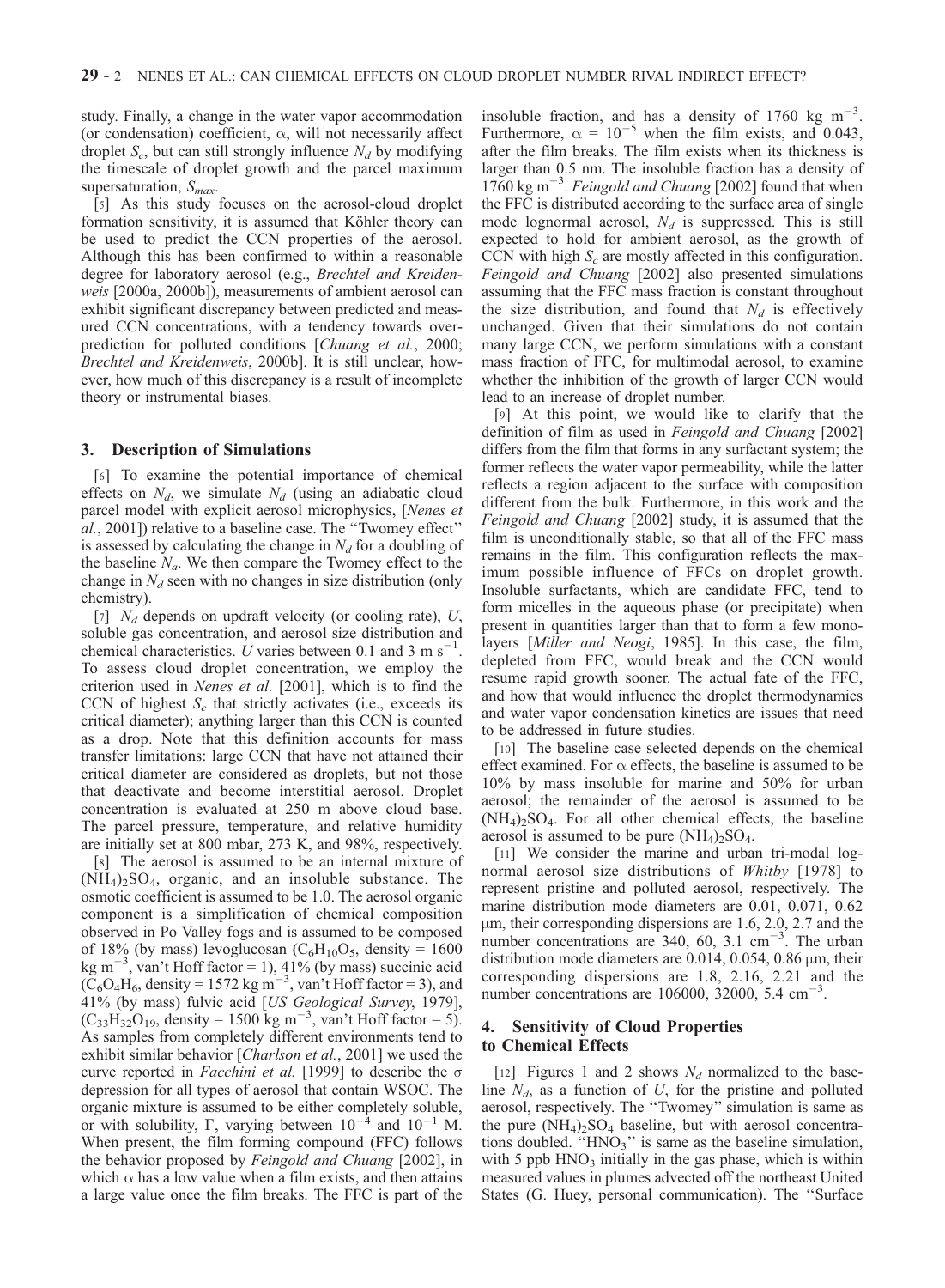

Figure 1. Droplet number concentration normalized to the baseline  $N_d$ , as a function of updraft velocity, for marine aerosol size distributions.

tension'' corresponds to an aerosol composed of (by mass)  $75\%$  (NH<sub>4</sub>)<sub>2</sub>SO<sub>4</sub>, and 25% organic. The organic is completely soluble, acts as a surfactant, and  $\alpha = 1.0$ . "Organic" is same as "Surface tension" simulation, without  $\sigma$  effects included. ''Insoluble'' corresponds to an aerosol composed 75% (by mass) (NH<sub>4</sub>)<sub>2</sub>SO<sub>4</sub>, and 25% insoluble, and  $\alpha$  = 1.0. Finally, ''Accommodation coefficient'' assumes the aerosol contains 10% by mass FFC; an additional 40% by mass insoluble is assumed to exist in the polluted aerosol. The remaining mass is  $(NH<sub>4</sub>)<sub>2</sub>SO<sub>4</sub>$ .

[13] Between  $7\%$  ( $U = 0.1$  m s<sup>-1</sup>) and 18% ( $U = 3$  m s<sup>-1</sup>) of the aerosol activates in the pure  $(NH_4)_2SO_4$  baseline case. The presence of insoluble material in the aerosol tends to increase the  $S_c$  of the particles, which results in a reduction of the water vapor condensation in the initial stages of cloud formation. As a result, the parcel tends to attain a higher  $S<sub>max</sub>$  to compensate for any loss in droplets by activating CCN of higher  $S_c$ . The simulations for marine conditions show no change in  $N_d$  for weak updrafts, and a small decrease at stronger updrafts. Under urban conditions, the insoluble substance does not substantially change  $N_d$  regard-



Figure 2. Same as Figure 1, but for the urban size distribution.



Figure 3. Isopleth contours of cloud droplet number concentration change (%) relative to the baseline simulation, with respect to the logarithm of solubility (moles  $L^{-1}$ ) and organic mass fraction of aerosol. The  $\sigma$  effects are as described in the text. Marine conditions and an updraft velocity equal to 1 m  $s<sup>1</sup>$  are assumed in these calculations.

less of U (for higher values of insoluble fraction, the change in cloud droplet concentration does becomes significant).

[14] The presence of  $HNO<sub>3</sub>$  dissolving in the droplets can substantially increase  $N_d$ . The effect is most pronounced for weak updrafts because  $HNO<sub>3</sub>$  is partitioned amongst fewer droplets, and more time is allowed for the soluble gas to dissolve in the droplets. This results in a larger amount of  $HNO<sub>3</sub>$  dissolved per droplet, and large reductions in  $S<sub>c</sub>$ . That the soluble gas effect is strongest for weak as opposed to strong updrafts is an important distinction from other chemical effects. Under urban conditions, the effect of  $HNO<sub>3</sub>$  on  $N<sub>d</sub>$  is negligible because the amount of solute partitioned in each particle, and its subsequent effect on  $S_c$ , is small. One cannot conclude, however, that polluted clouds are never affected by soluble gas dissolution; impor $t$ ant  $HNO<sub>3</sub>$  effects can be seen for moderately polluted aerosol [Kulmala et al., 1996].

[15] The presence of a WSOC, even if it does not act as a surfactant, alters the activation behavior of the aerosol by changing the moles of dissolved solute in each droplet. The organic mixture activation behavior is not substantially different from  $(NH_4)_2SO_4$  and therefore the "Organic" simulation behaves identically to the baseline (for both marine and urban conditions). Once  $\sigma$  changes are introduced,  $N_d$  increases regardless of U.  $\sigma$  effects can be important for both marine and urban aerosol. For the marine distribution, the strongest effects are seen at high U, and for the urban, at low  $U$ . For the marine aerosol, the  $\sigma$  effect can become as much as 50% of the Twomey effect, while for the urban,  $\sigma$  effects can exceed the Twomey effect.

[16] In Figures 1 and 2, we have assumed that the WSOC is completely soluble. Although the parameterization of WSOC concentration and  $\sigma$  corresponds to a highly complex mixture, it is possible that substances, not represented in the measurements, can decrease the WSOC solubility; this can potentially affect its ability to change droplet number and needs to be examined. This is done in Figure 3, which shows the fractional change in  $N_d$  with respect to the organic mass